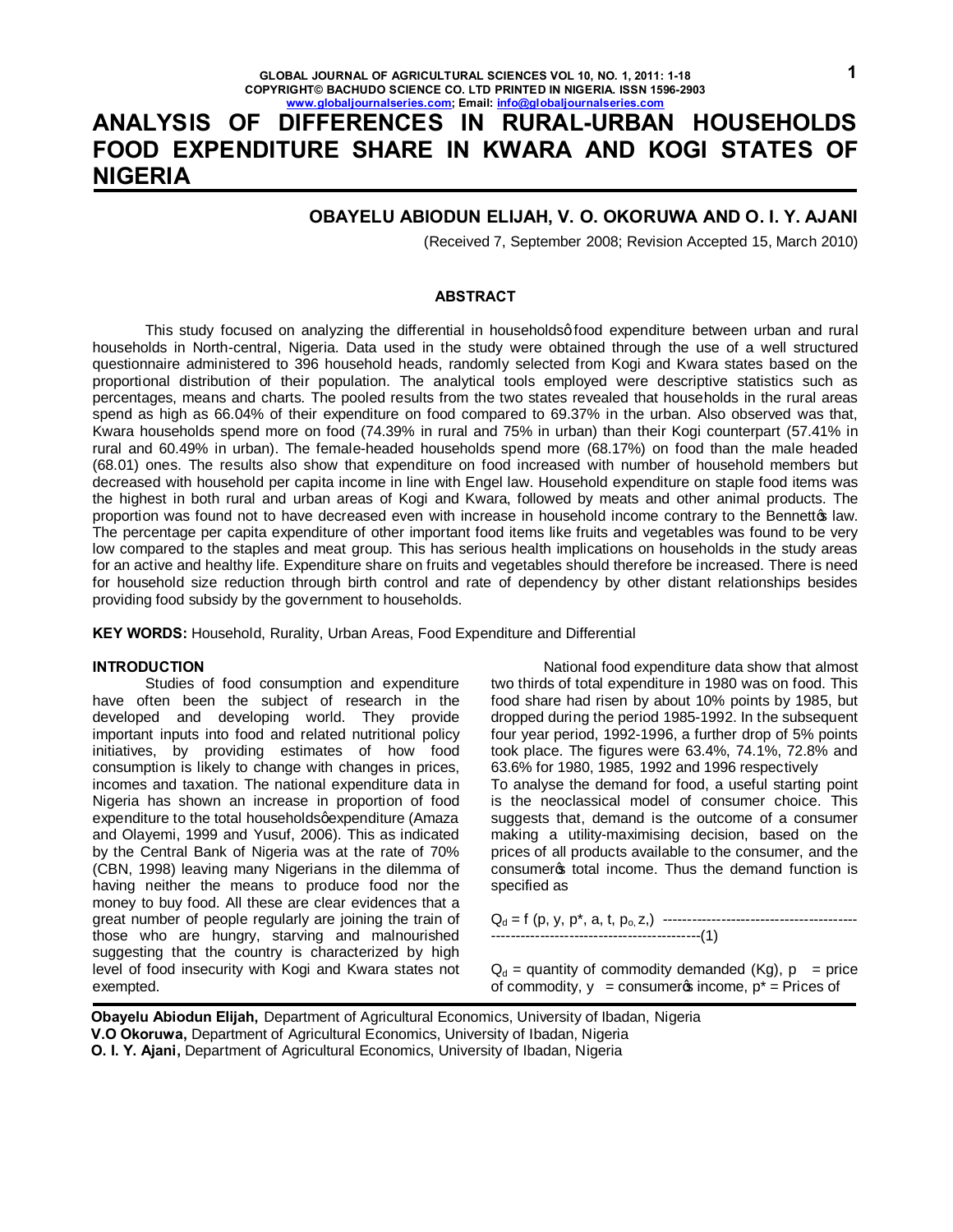related commodities (substitute or complement),  $a =$ tastes and preference,  $p_0$  = Population,  $t =$  time period, z = all other factors.

Although it is reported that around 83,000 people died of  $f$ amineq in the first few years of the  $21<sup>st</sup>$ century (CRED, 2005), it is widely accepted that few people ever die of famine per se. While constrained access to food is a key feature of most humanitarian crises, an absence of food is not always the most significant aspect, nor is a total lack of food usually the cause of elevated mortality among large numbers of people. The causation of famines is often best seen in terms of a radical decline in the real incomes of a section of the population, and as such the focus of analysis should be on the dynamics of income and purchasing power rather than food availability (Sen, 1998).

The percentage of a household of total expenditure on food gives an indication of their vulnerability to food insecurity in the future. In the case of a job loss, natural disaster, disease onset or price policy reform, a household will be particularly at risk if over 70 percent of the income is spent on food (Smith, 2002). Many people thought that food insecurity is increasingly concentrated in particular regions or groups within Nigeria and thus there is a great need for sub-national information. Household income and expenditure surveys (HIES) are used to obtain information on a variety of specific conditions, experiences and behaviours indicating the severity of the condition. They are sources of policy relevant measures allowing monitoring and targeting of regional or national prevalence of food insecurity. But data collection and computation costs are high in terms

of time, financial resources and technical skills required and cannot determine inequalities of access to food between individuals within a household (Smith, 2002). The household is only examined at the time of interview so changes may well occur, and estimates may be biased through systematic non- sampling errors. In addition, social desirability problems may occur when respondents do not want to look bad in front of interviewers (FIVIMS, 2002).These disadvantages notwithstanding, data obtained for this study, were validated and found useful for the analysis.

## **Methodology**

The North-Central zone consists of six states namely: Kwara, Kogi, Niger, Nassarawa, Plateau and Benue. These states are under the moist savannah agro-ecological zone. Kogi, for instance lies on latitude7.75 $^{\circ}$  N and longitude 6.75 $^{\circ}$ E with a transitional zone between grassland and forest of North and South of Nigeria respectively. Kwara, on the other hand, extends from latitude  $7.45^{\circ}$ N in the southern end, latitude 2.45 $^{\circ}$  E to the west and longitude 6.40 $^{\circ}$  to South-East. The two states above were selected in other to know whether household food expenditure share between the two states are significantly different. The sampling was done through a random selection of 181 households in Kwara and 215 households from Kogi based on their population sizes (see Table 1) with a multi-sage sampling technique between 2006/2007. Data collected were thereafter analysed using descriptive statistics such as frequency tables, line graphs, bar charts, percentages and averages among others**.**

| Table 1:  Population Distribution in Kwara and Kogi States by number of households |  |  |  |  |  |
|------------------------------------------------------------------------------------|--|--|--|--|--|
|------------------------------------------------------------------------------------|--|--|--|--|--|

| Kogi state   |    |               |            | Kwara state          |                |                     |            |
|--------------|----|---------------|------------|----------------------|----------------|---------------------|------------|
| Name of      | S/ | Name of LGA   | Number of  | Name of              | $\overline{s}$ | Name of LGA         | Number of  |
| senatorial   | N  |               | households | senatorial           | N              |                     | households |
| district     |    |               |            | district             |                |                     |            |
| Kogi East    | 1  | Ibaji         | 15,086     | Kwara South          | 1              | Ekiti               | 7,774      |
|              | 2  | Igalamela     | 15,883     |                      | $\overline{c}$ | Oke-ero             | 7,434      |
|              | 3  | Ofu           | 19,002     |                      | 3              | Irepodun            | 23,745     |
|              | 4  | Omala         | 9,430      |                      | 4              | Isin.               | 8,421      |
|              | 5  | Dekina        | 30,102     |                      | 5              | <b>Ifelodun</b>     | 32,918     |
|              | 6  | Anpa          | 34,798     |                      | 6              | Ofa                 | 15,583     |
|              | 7  | Olamaboro     | 18,777     |                      | 7              | oyun                | 11,483     |
|              | 8  | Bassa         | 16,416     |                      |                |                     |            |
|              | 9  | Idah          | 11,117     |                      |                |                     |            |
| Kogi West    | 10 | Kogi          | 9,004      | Kwara North          | 8              | Kaima               | 8,683      |
|              | 11 | Lokoja        | 15,741     |                      | 9              | <b>Baruten</b>      | 22,680     |
|              | 12 | ljumu         | 13,106     |                      | 10             | Patigi              | 9,619      |
|              | 13 | Kabba/Bunu    | 15,712     |                      | 11             | Edu                 | 19,330     |
|              | 14 | YagbaEast     | 12,204     |                      | 12             | Moro                | 19,514     |
|              | 15 | Tagba. West   | 14,247     |                      |                |                     |            |
|              | 16 | Mpa-Amuro     | 5,006      |                      |                |                     |            |
| Kogi Central | 17 | Okene         | 59,115     | <b>Kwara Central</b> | 13             | <b>Ilorin West</b>  | 39,597     |
|              | 18 | Okehi         | 26,400     |                      | 14             | <b>Ilorin South</b> | 33,806     |
|              | 19 | Adavi         | 28,574     |                      | 15             | Ilorin East         | 50,332     |
|              | 20 | Ajaokuta      | 20,033     |                      | 16             | Asa                 | 15,877     |
|              | 21 | Ogori-Magongo | 5,631      |                      |                |                     |            |

Source: (i) Nigeria National Population Commission: 1991 Population Census of Nigeria.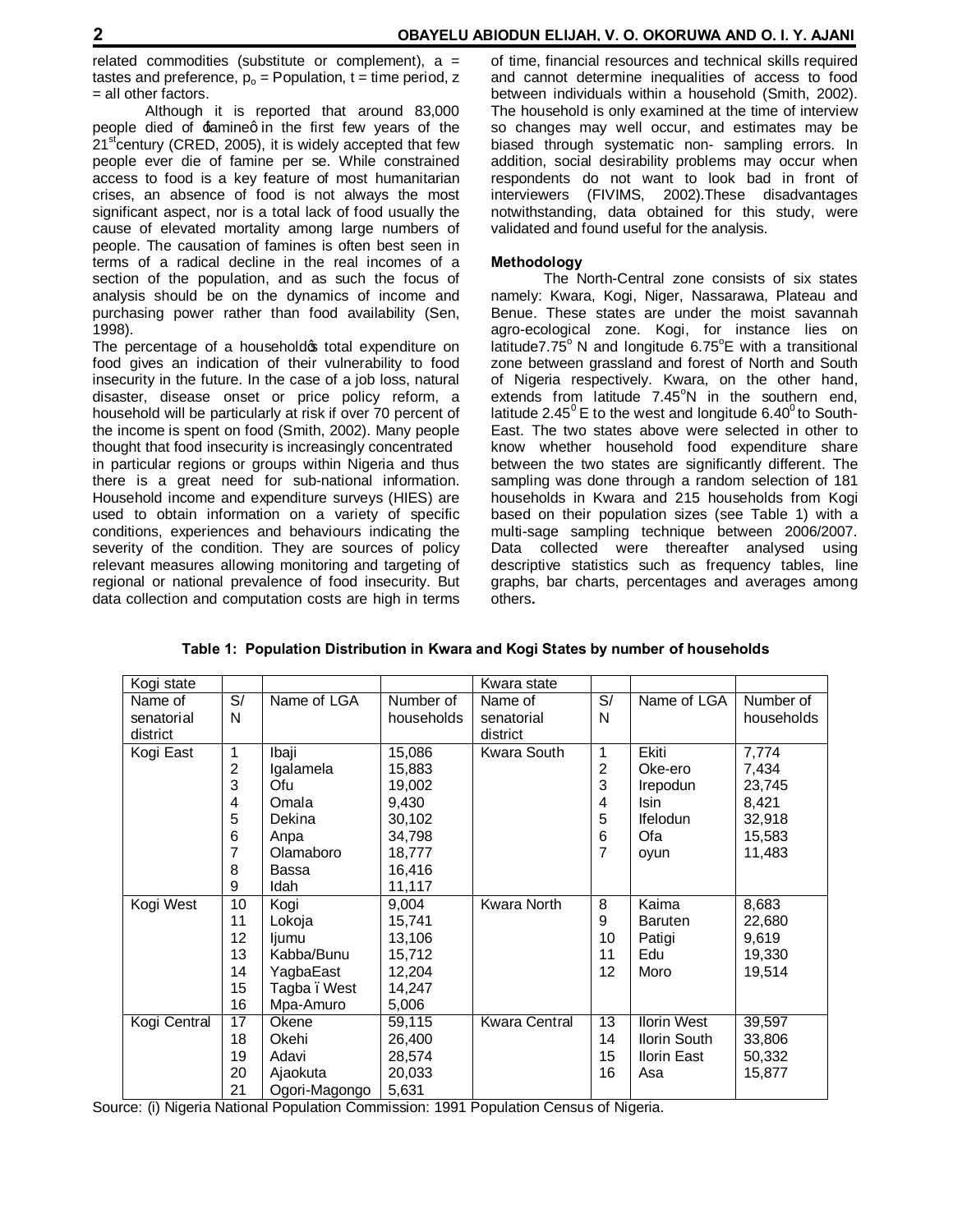### **RESULTS AND DISCUSSION**

This section presents relevant statistics of household oper capita expenditure to allow for comparison of expenditures of rural and urban households. The amount of money that a household spends on food provides insight into how adequately such a household meets its food needs. When households reduce food spending below some threshold level because of constrained resources, various aspects of food insecurity such as disrupted eating patterns and reduced food intake may evolve.

Statistics from Table 2, show the per capita household expenditure based on location, gender, household size as well as per capita monthly income of the respondents in the study areas. The results of the analysis as shown in the table indicates dramatic changes in per capita household food expenditures with changes in some householdsgcharacteristics

## **Analysis of households' expenditure by geographical location**

Table 2, revealed that in both Kogi and Kwara states 66.04 percent and 69.37 percent of the total household expenditures of rural and urban households were respectively spent on food. The gap of about 2.33 percent in food expenditure between the rural and urban might be as a result of higher food prices in the urban areas. Thus, findings from this study reveal that the total mean consumption expenditure/day/capita was more in urban areas of Kogi and Kwara (pooled) than in the rural areas.

The average per capita expenditure on food by respondents residing in urban areas of Kogi state from this study was  $60.49$  percent ( $H_6$ , 322/month) while it was 57.41 percent ( $\mu$ 3, 515.81) by the rural households. In Kwara state, about 75 percent of the per capita monthly expenditure of N12, 314.97 was spent on food by urban dwellers with 74.39 percent (N6, 191.41) by the rural households. Although, Yusuf (2006) in a similar study reported that about 49.9 percent of the per capita expenditure of N3, 059.52/week or N12, 238.08/month was spent on food in Kwara State, Okoruwa and Adebayo reported 58 percent of N411, 725.70 expenditure to food in Adamawa state in 2006 (Okoruwa and Adebayo, 2006), they failed to disaggregate their analysis into rural and urban or by any other householdsq socio-economic or demographic characteristics. From Table 2, the percentage change of food expenditure to the total expenditure in the rural. urban Kogi state was 3.08 percent, while for rural. urban Kwara was 0.61 percent. This implies the existence of a wide margin in what was spent on food in urban areas of Kogi State as compared to Kwara state.

The urban poor often pay more for food purchases than do wealthier urban counterparts, as they are obliged to buy small quantities of food daily since they do not have the resources or living conditions that permit them to purchase and store large quantities of food at home).

## **Analysis of households' food expenditure by Gender**

The results of the analysis as presented in Table 2 shows that female-headed households in both Kogi and Kwara states spend more on food than the male-headed households. While the female-headed spend an average of 68.17 percent on food, the male. headed households spend 68.01 percent. In Kogi state, the female-headed households were observed to spend an average of 65.15 percent of their total expenditure on food while the male-headed households spend 56.99 percent. Similarly, the female-headed households in Kwara state spend more on food (75.77 percent) than their maleheaded household counterparts (71.14 percent)

#### **Food expenditure analysis based on household size**

Per capita households gexpenditure on food in the study areas increased with household sizes. In Table 2, the proportion of households gfood expenditure was found to be 52.29 percent when the household size was less or equal to three in Kogi state as against 62.83 percent when it was more than twelve. Similarly in Kwara state, the proportion spent by household sizes with less than three members was 41.54 percent but increased to 54.16 percent when the household size increased to between 8 and11.

### **Analysis of household food expenditure based on household size and total income**

Likewise the per capita expenditure on food in the study areas increased with household size. This was revealed from the pooled results in Table 2, which showed that the proportion of householdsq food expenditure was 32.98 percent when the household size was less or equal to three but increased to 75.50 percent when the household size was equal or greater than 12. A Similar trend was equally observed from the result of the individual analysis of Kogi and Kwara state

This study further showed that as household op income increased in the study areas, the proportion on food expenditure decreased. This is consistent with the Engelos Law, one of the most consistent patterns found in economics that states that, as income rises, the share of the budget spent on food tends to decline (Deaton and Muellbauer, 1980). As shown in the pooled results in table 2, households with monthly per capita income of less than N10,000 spent 39.73 percent on food and those earning more than N 50,000 spent less (26.51 percent) on food. A similar pattern was also observed in the disaggregated results from Kogi and Kwara States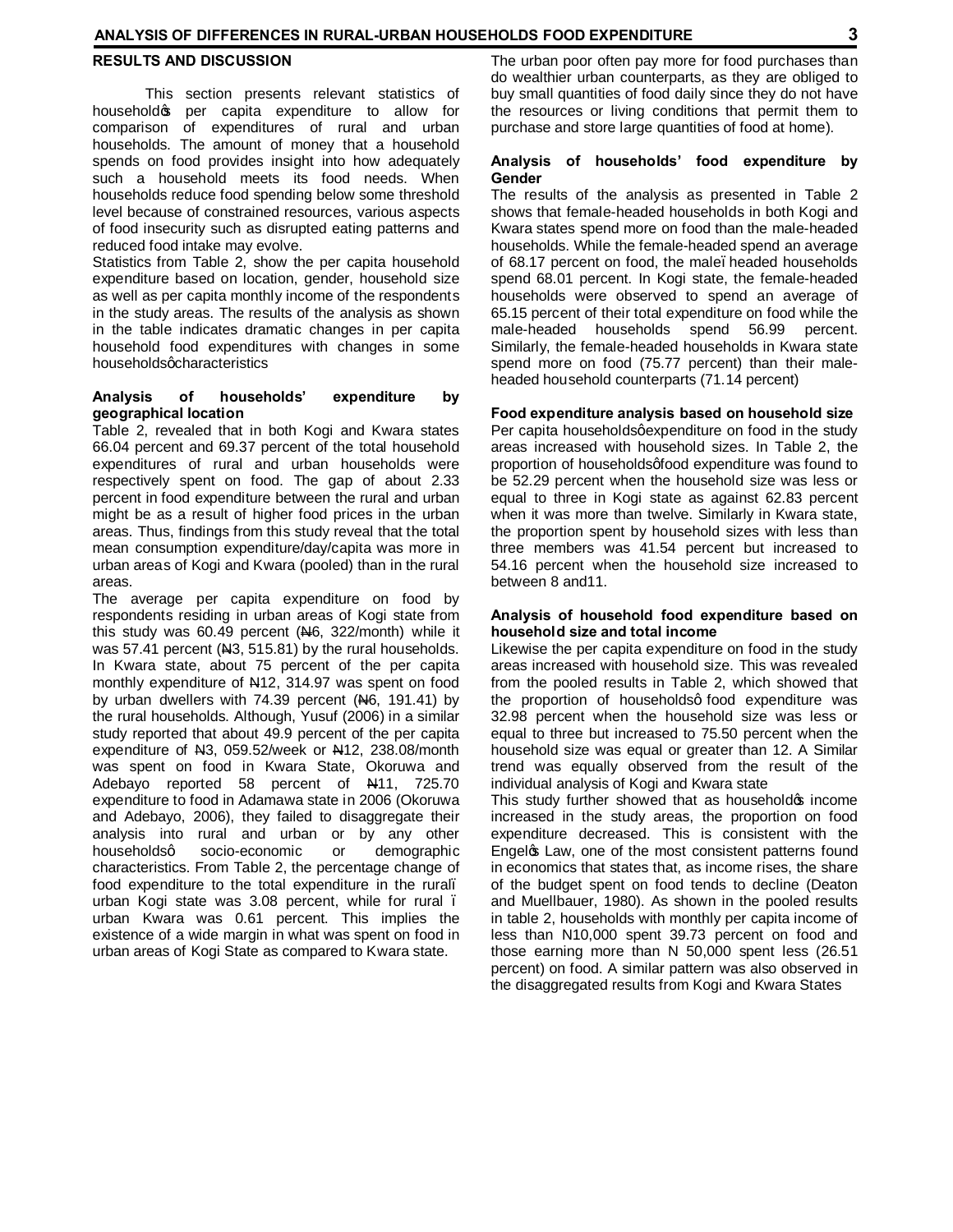# **Table 2: Mean Distribution of expenditure on food and non-food items in the study area per month**

|                                    | Expenditure | Expenditure on     | Total           | Percentage of food   |
|------------------------------------|-------------|--------------------|-----------------|----------------------|
|                                    | on food     | non-food items (N) | Expenditure (N) | expenditure to total |
|                                    | items (N)   |                    |                 | (%)                  |
| <b>Location (Kogi)</b>             |             |                    |                 |                      |
| Rural                              | 3515.81     | 2607.72            | 6123.53         | 57.41                |
| Urban                              | 6322        | 4128.73            | 10450.73        | 60.49                |
| <b>Location (Kwara)</b>            |             |                    |                 |                      |
| Rural                              | 12314.97    | 4239.85            | 16554.82        | 74.39                |
| Urban                              | 6191.41     | 2063.45            | 8254.86         | 75.00                |
| Pooled (Kogi and Kwara)            |             |                    |                 |                      |
| Rural                              | 4592.49     | 2361.46            | 6953.95         | 66.04                |
| Urban                              | 9483.52     | 4187.34            | 13670.86        | 69.37                |
| Household head (Kogi)              |             |                    |                 |                      |
| Male                               | 4102.86     | 3164.15            | 7357.01         | 56.99                |
| Female                             | 6318.00     | 3379.04            | 9697.04         | 65.15                |
| <b>Household head Kwara</b>        |             |                    |                 |                      |
| Male                               | 7757.28     | 3146.36            | 10903.64        | 71.14                |
| Female                             | 9984.99     | 3193.40            | 13178.39        | 75.77                |
| Pooled (Kogi and Kwara             |             |                    |                 |                      |
| Male                               | 7028.40     | 3305.64            | 10334.04        | 68.01                |
| Female                             | 6784.22     | 3168.40            | 9952.62         | 68.17                |
| Household size (kogi)              |             |                    |                 |                      |
| $0 - 3$                            | 1694.69     | 3443.76            | 5136.45         | 32.98                |
| $4 - 7$                            | 1975.72     | 2285.71            | 4261.43         | 46.36                |
| $8 - 11$                           | 3928.74     | 2958.32            | 6887.06         | 57.04                |
| $-12$                              | 14903.67    | 6595.95            | 21499.62        | 69.32                |
| Household size (Kwara)             |             |                    |                 |                      |
| $0 - 3$                            | 5707.83     | 2354.42            | 8062.25         | 70.80                |
| $4 - 7$                            | 7357.91     | 2788.42            | 10146.33        | 72.52                |
| $8 - 11$                           | 20614.36    | 5408.69            | 26023.05        | 79.21                |
| $-12$                              | 0           | 0                  | 0               | 0                    |
| Pooled (Kogi and Kwara             |             |                    |                 |                      |
| $0 - 3$                            | 1694.69     | 3443.76            | 5136.45         | 32.98                |
| $4 - 7$                            | 3494.61     | 2313.67            | 5808.28         | 60.17                |
| $8 - 11$                           | 5491.22     | 2880.91            | 8372.13         | 65.59                |
| $-12$                              | 18209.86    | 5908.59            | 24118.45        | 75.50                |
| Household Per capita income (Kogi) |             |                    |                 |                      |
| mN10000                            | 2901.42     | 3837.52            | 6738.94         | 43.05                |
| N10001-N20000                      | 2774.26     | 3881.37            | 6655.63         | 41.68                |
| N20001-N30000                      | 3477.67     | 5019.99            | 8497.66         | 40.93                |
| N30001-N40000                      | 2799.76     | 4190.19            | 6989.95         | 40.05                |
| N40001-N50000                      | 2732.16     | 4216.92            | 6949.09         | 39.32                |
| $^-$ N50000                        | 2889.01     | 5943.35            | 8832.36         | 32.71                |
| Household Per capita income(Kwara) |             |                    |                 |                      |
| mN10000                            | 3800.18     | 7123.11            | 10923.24        | 34.79                |
| N10001-N20000                      | 2691.43     | 6477.14            | 9168.57         | 29.35                |
| N20001-N30000                      | 3667.91     | 9044.53            | 12712.44        | 28.85                |
| N30001-N40000                      | 3345.78     | 9039.65            | 12385.43        | 27.01                |
| N40001-N50000                      | 3039.68     | 8549.43            | 11589.11        | 26.23                |
| $^-$ N50000                        | 2704.99     | 9856.41            | 12561.40        | 21.53                |
| Household Per capita income(Kogi   |             |                    |                 |                      |
| and Kwara)                         |             |                    |                 |                      |
| mN10000                            | 3471.52     | 5266.86            | 8738.38         | 39.73                |
| N10001-N20000                      | 3381.68     | 5487.5             | 8869.18         | 38.13                |
| N20001-N30000                      | 3392.79     | 5689.224           | 9082.01         | 37.36                |
| N30001-N40000                      | 3494.27     | 5868.97            | 9363.24         | 37.31                |
| N40001-N50000                      | 3454.74     | 6536.66            | 9991.40         | 34.58                |
| N50000                             | 2731.49     | 7570.66            | 10302.15        | 26.51                |
|                                    |             |                    |                 |                      |

Source: Computed from Field survey, 2006/2007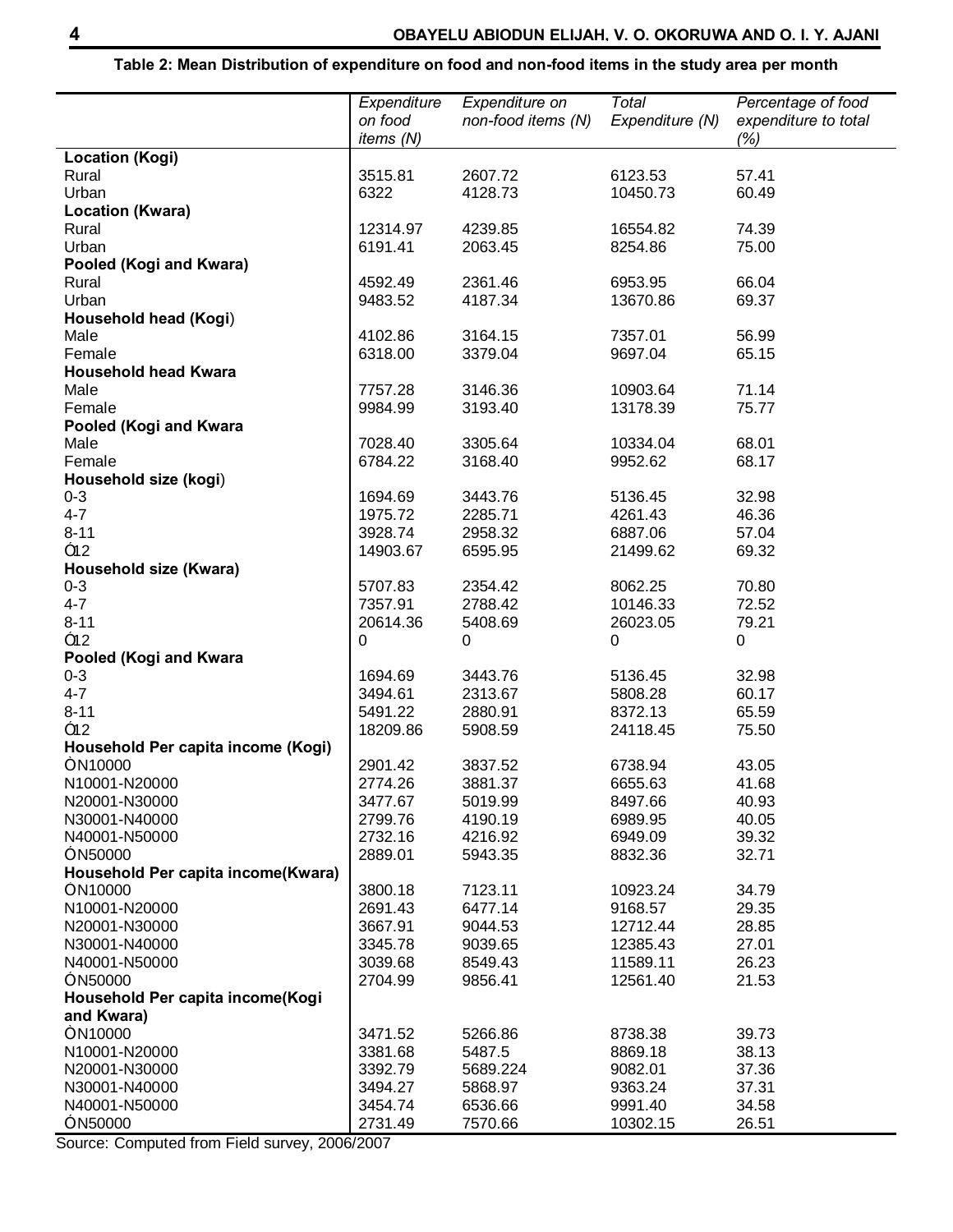## **Analysis of households' expenditure shares on various food items**

Analysis of householdsg expenditure share on various food items in Table 3 shows an overwhelming dominance of expenditure on staple food in the total household expenditure in the study areas. The pooled results show that an average of 41.75 percent of expenditure share

(N1, 374.59k/ week or N5, 498.36/month) was spent on staples (rice, yam, maize, gari etc), while only 25.70 percent (N949.25k/week or N3797/month) was spent on meats and other meat products in the study areas (see Table 4 and Figures 1a and b in the appendix)). These findings are contrary to the 51.7 percent reported for Ekiti, Ondo and Osun States in Southwestern Nigeria (Olorunfemi and Ajibefun, 2007).

The mean percentage expenditure share for staple food (rice, yam, maize, gari etc) foodstuffs in Kogi accounted for 41.50 percent (an average of  $\mu$ 1, 385.39k /week or N5, 541.56/ month) (see table 3 and figures 2a and b in the appendix). In Kwara state, 42.11 percent was spent on staples of the total food expenditure (an average of N<sub>1</sub>, 338.17k /week or N<sub>1</sub>5, 352.68k/month (see table 3, figures 3a and b in the appendix). This proportion on staples in each of the two states is similar to the 40.4% average household allocation to this food group in Adamawa state in 2006 (Okoruwa and Adebayo, 2006). But the findings are however, contrary to the 51.7 percent reported for Ekiti, Ondo and Osun States in Southwestern Nigeria by Olorunfemi and Ajibefun (2007). The lower proportion in Kogi and Kwara states of the North Central zone of Nigeria may be as a result of higher level of rurality and level of production of staple foods in the States, thereby cutting down their expenditure on the food items. The high proportion spent on staple food in the study areas, despite increase in household income in Nigeria as an outcome of minimum wage policy implementation in recent time is contrary to the pattern in Bennetto Law, which states that, as income rises, consumers reallocate their food budget away from starchy staples, such as rice and maize that are inexpensive sources of calories, towards higher-cost sources of calories such as fruits, vegetables, and animal products.

Analysis of households based on their expenditure on protein food items (such as meats and other animal products) shows that only 25.68% of householdsg expenditure was spent (that is, about  $N844.08$  per week on animal protein in Kogi state, while in a similar manner 25.73 percent  $(A1, 102.71/$  week) was spent by households in Kwara State (see Table 2). This finding was on the average very close to Olorunfemi and

Ajibefun (2007), who reported that households spend an average of 28.6percent on proteinous foodstuffs in Ekiti, Ondo and Osun state. Food expenditure share on beverages such as tea, coffee and cocoa was therefore found to be the lowest among the food groups. However, this value was 1.54 percent in Kogi and 1.14 percent in Kwara. The low shares might have been due to low household income, which makes the consumption of beverages a luxury. The results of the chi-square test confirmed that the budget share on cassava and cassava byproducts in total food expenditure is higher among the poor.

On geographical location basis, the results of this analysis revealed that in rural areas of Kogi state, an estimated proportion of 42.36 percent (N1,252.72k/week or N5,010.88k/month) was spent on staple food compared to 45.70 percent (N1,001.05k/week or N4,004.20k/month) in Kwara State. This implies that rural Kogi households spend less on staples food than their Kwara counterparts (see Table 3, Figure 5a, 5b, 6a and 6b). The amount spent on staple in the rural areas in each of the two state was found to be higher than  $N3$ , 465.13 /month worth of carbohydrate foods reported by Olarinde and Kuponiyi (2005) for rural households in three adjoining local government areas of Oyo State. The difference might be as a result of differential inflation existing in the two states.

Analysis of households afood expenditure share, on the other hand, revealed that households in the urban areas spent the highest proportion of their food expenditure on staple foods (Tables 3). In Kogi state for instance, an average of 40.79 percent  $(H1, 605.42/week$  or  $H6$ , 421.68/month was spent staple food. Meat and other animal products, the second in household proportion of food expenditure share takes an average of 25.19 percent (N9,  $91.38$ /week or  $\text{A}3$ ,  $965.52$ /month) (see Table 3, Figures 8a and b). Analysis of urban food expenditure share for Kwara households shows similar trends with the staple food still taken the highest with 40.36 percent (N<sup>e</sup>1, 628.41/week or No<sub>6</sub>, 513.64 /month). Households spent about 26.99 percent (N1, 339.01/week or N5, 356.04/month) on meats and other animal products (see Table 3, Figures 9a and b).

In both rural and urban areas of Kogi and Kwara, the proportion of food expenditure share on staple food has the highest, followed by meat with the least being soup condiments and spices (3.72% in Kogi state, 3.31 % in Kwara state)(see Figures 4a, 4b, 7a and 7b). In the rural and urban areas of Kogi State the least amount of food expenditure was spent on beverages (0.70 percent) and Sugar and sweet (1.69 percent) respectively (see Figure 5a, 5b, 8a and 8b).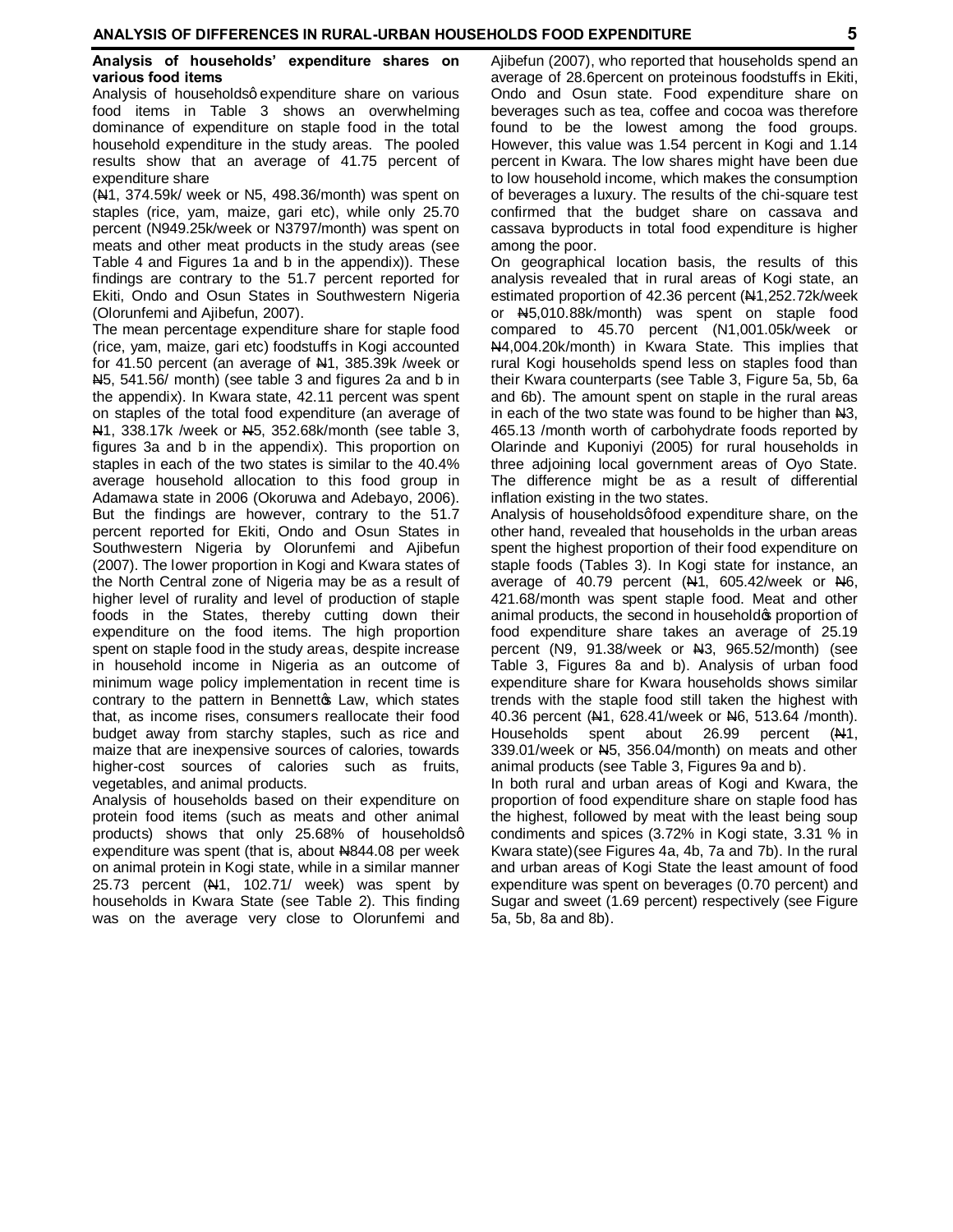# **Table 3: Distribution of respondents according to their expenditure share on various food items consumed.**

| Kogi state         |                          |                   |        |                                      |                                      |                          |               |                                 |                       |                    |        |              |
|--------------------|--------------------------|-------------------|--------|--------------------------------------|--------------------------------------|--------------------------|---------------|---------------------------------|-----------------------|--------------------|--------|--------------|
| Food<br>items      | staple<br>food           | Vegetable         | fruit  | meat and<br>other animal<br>products | <b>Diary</b><br>products<br>consumed | <b>Beverages</b>         | <b>Drinks</b> | <b>Condiments</b><br>and spices | sugar<br>and<br>sweet | fats<br>and<br>oil | snacks | <b>Total</b> |
| % share            | 41.50                    | 7.03              | 2.05   | 25.68                                | 2.69                                 | 1.54                     | 4.80          | 3.72                            | 1.58                  | 6.81               | 2.65   | 100          |
| Average(N)         | 1385.39                  | 258.59            | 276.06 | 844.08                               | 285.69                               | 226.02                   | 385.31        | 123.05                          | 129.97                | 244.20             | 247.70 | 3102.65      |
| <b>Kwara state</b> |                          |                   |        |                                      |                                      |                          |               |                                 |                       |                    |        |              |
| % share            | 42.11                    | 9.23              | 2.77   | 25.73                                | 2.84                                 | 1.14                     | 4.95          | 3.31                            | 1.66                  | 4.27               | 1.98   | 100          |
| Average(N)         | 1338.17                  | 342.59            | 373.54 | 1102.71                              | 382.44                               | 233.89                   | 488.75        | 130.07                          | 170.19                | 268.55             | 322.21 | 3055         |
|                    |                          |                   |        | Kogi state (Rural households)        |                                      |                          |               |                                 |                       |                    |        |              |
| Food               | staple                   |                   |        | meat and<br>other animal             | <b>Diary</b><br>products             |                          |               | <b>Condiments</b>               | sugar<br>and          | fats<br>and        |        |              |
| items              | food                     | Vegetable         | fruit  | products                             | consumed                             | <b>Beverages</b>         | <b>Drinks</b> | and spices                      | sweet                 | oil                | snacks | <b>Total</b> |
| % share            | 42.36                    | 7.01              | 2.16   | 26.14                                | 1.73                                 | 0.70                     | 5.04          | 4.72                            | 1.47                  | 7.14               | 1.70   | 100          |
| Average(N)         | 1252.72                  | 227.07            | 317.95 | 744.24                               | 254.77                               | 174.62                   | 418.59        | 128.68                          | 118.94                | 228.43             | 220.00 | 2551.40      |
|                    |                          |                   |        | Kogi state (Urban households)        |                                      |                          |               |                                 |                       |                    |        |              |
|                    |                          |                   |        | meat and                             | <b>Diary</b>                         |                          |               |                                 | sugar                 | fats               |        |              |
| Food<br>items      | staple<br>food           |                   | fruit  | other animal                         | product<br>consumed                  |                          | <b>Drinks</b> | <b>Condiments</b>               | and<br>sweet          | and<br>oil         | snacks | <b>Total</b> |
| % share            | 40.79                    | Vegetable<br>7.05 | 1.95   | products<br>25.19                    | 3.62                                 | <b>Beverages</b><br>2.36 | 4.56405       | and spices<br>2.78              | 1.69                  | 6.44               | 3.58   | 100          |
|                    | 1605.42                  | 302.33            | 233.29 | 991.38                               | 302.7                                | 246.91                   | 355.116       | 114.85                          | 141.00                | 272.57             | 307.05 | 3890         |
| Average(N)         |                          |                   |        | Kwara state (rural households)       |                                      |                          |               |                                 |                       |                    |        |              |
|                    |                          |                   |        | meat and                             | <b>Diary</b>                         |                          |               |                                 | sugar                 | fats               |        |              |
| Food               | staple                   |                   |        | other animal                         | products                             |                          |               | <b>Condiments</b>               | and                   | and                |        |              |
| items              | food                     | Vegetable         | fruit  | products                             | consumed                             | <b>Beverages</b>         | <b>Drinks</b> | and spices                      | sweet                 | oil                | snacks | <b>Total</b> |
| % share            | 45.70                    | 8.76              | 3.05   | 23.30                                | 3.37                                 | 1.29                     | 3.20          | 4.33                            | 1.15                  | 4.47               | 1.36   | 100          |
| Average(N)         | 1001.05                  | 262.3             | 273.75 | 775.22                               | 356.47                               | 178.85                   | 338.24        | 85.60                           | 121.47                | 243.48             | 350.00 | 2113         |
|                    | Kwara (Urban households) |                   |        |                                      |                                      |                          |               |                                 |                       |                    |        |              |
| $\frac{0}{0}$      | 40.36                    | 9.43              | 2.64   | 26.99                                | 1.09                                 | 1.09                     | 2.53          | 5.68                            | 2.84                  | 4.25               | 2.26   | 100          |
| Average            | 1628.41                  | 393.33            | 422.00 | 1339.01                              | 285                                  | 285.00                   | 403.04        | 549.21                          | 125.69                | 283.59             | 319.42 | 3865         |

Source: Computed from field survey 2006/2007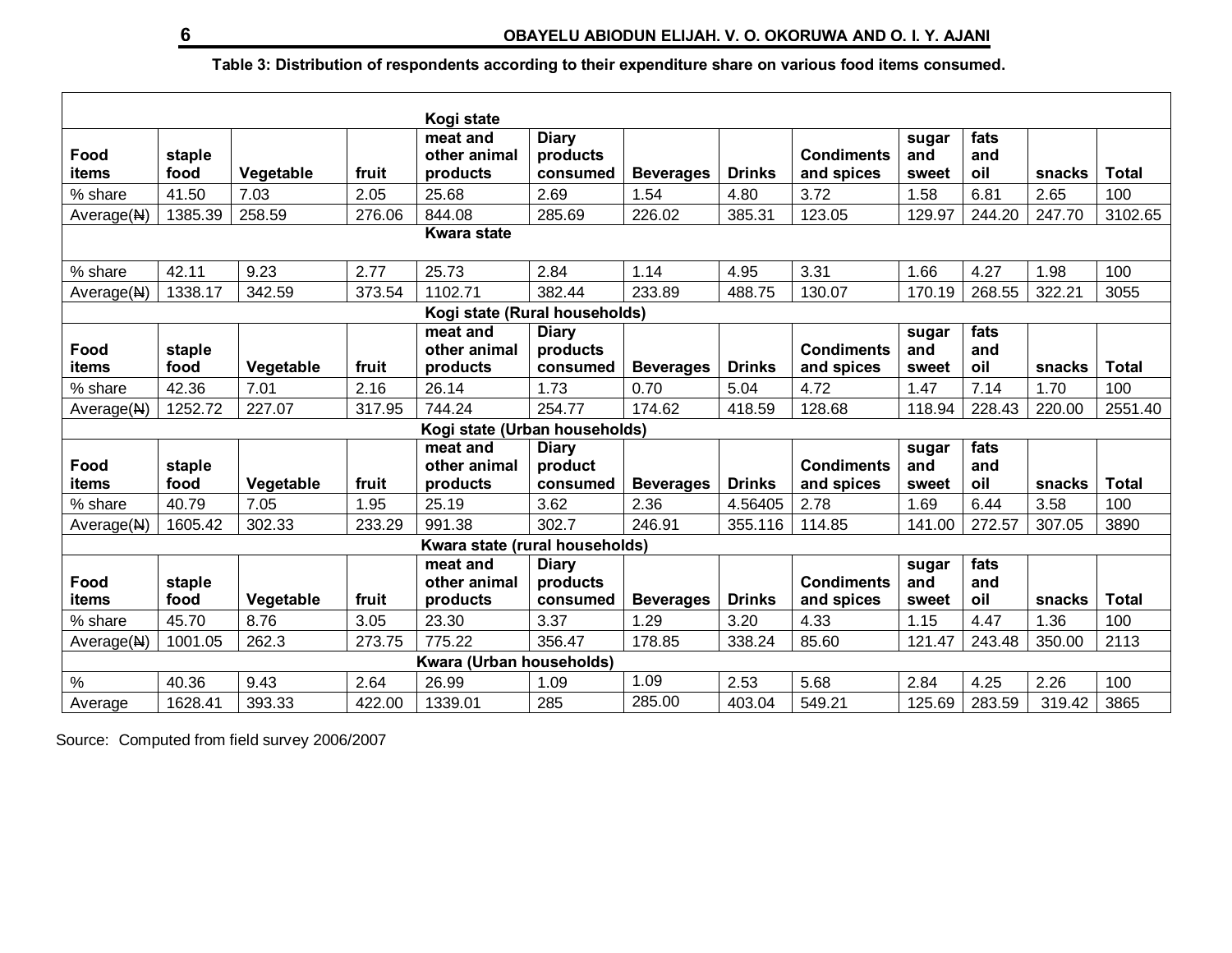| Food<br>items           | staple<br>food          | vegetable | fruit  | meat<br>and<br>other<br>animal<br>products | <b>Diary</b><br>products<br>consumed | <b>Beverages</b> | <b>Drinks</b> | <b>Condiments</b><br>and spices | sugar<br>and<br>sweet | fats and<br>oil | snacks  | <b>Total</b> |
|-------------------------|-------------------------|-----------|--------|--------------------------------------------|--------------------------------------|------------------|---------------|---------------------------------|-----------------------|-----------------|---------|--------------|
| % share                 | 41.75                   | 8.03      | 2.38   | 25.70                                      | 2.76                                 | l.36             | 4.87          | 3.53                            | 1.62                  | 5.65            | 2.35    | 100          |
| Average(N)              | 1374.59                 | 297.66    | 316.95 | 949.27                                     | 324.20                               | 228.97           | 427.28        | 118.57                          | 146.18                | 254.52          | 290.10  | 3059.38      |
|                         | Pooled rural households |           |        |                                            |                                      |                  |               |                                 |                       |                 |         |              |
| % share                 | 43.41                   | 7.63      | 2.48   | 25.16                                      | 2.32                                 | 0.91             | 4.38          | 4.56                            | 1.35                  | 6.22            | 1.58    | 100          |
| Average(M)              | 1144.68                 | 240.28    | 319.87 | 754.20                                     | 299.10                               | 176.73           | 394.20        | 117.19                          | 119.69                | 232.11          | 248.44  | 2375.80      |
| Pooled urban households |                         |           |        |                                            |                                      |                  |               |                                 |                       |                 |         |              |
| % share                 | 40.58                   | 8.32      | 2.31   | 26.09                                      | 3.7                                  | 1.68             | 5.21          | 2.80                            | 1.80                  | 5.25            | 2.89    | 100          |
| Average(M)              | 1578.11                 | 352.63    | 314.75 | 1154.09                                    | 339.5                                | 258.5            | 449.878       | 120.2121                        | 165.7792              | 277.0933        | 310.303 | 3889.261     |

## **Table 4: Pooled results of respondents' food expenditure share on various food items consumed**

Source: Computed from field survey 2006/200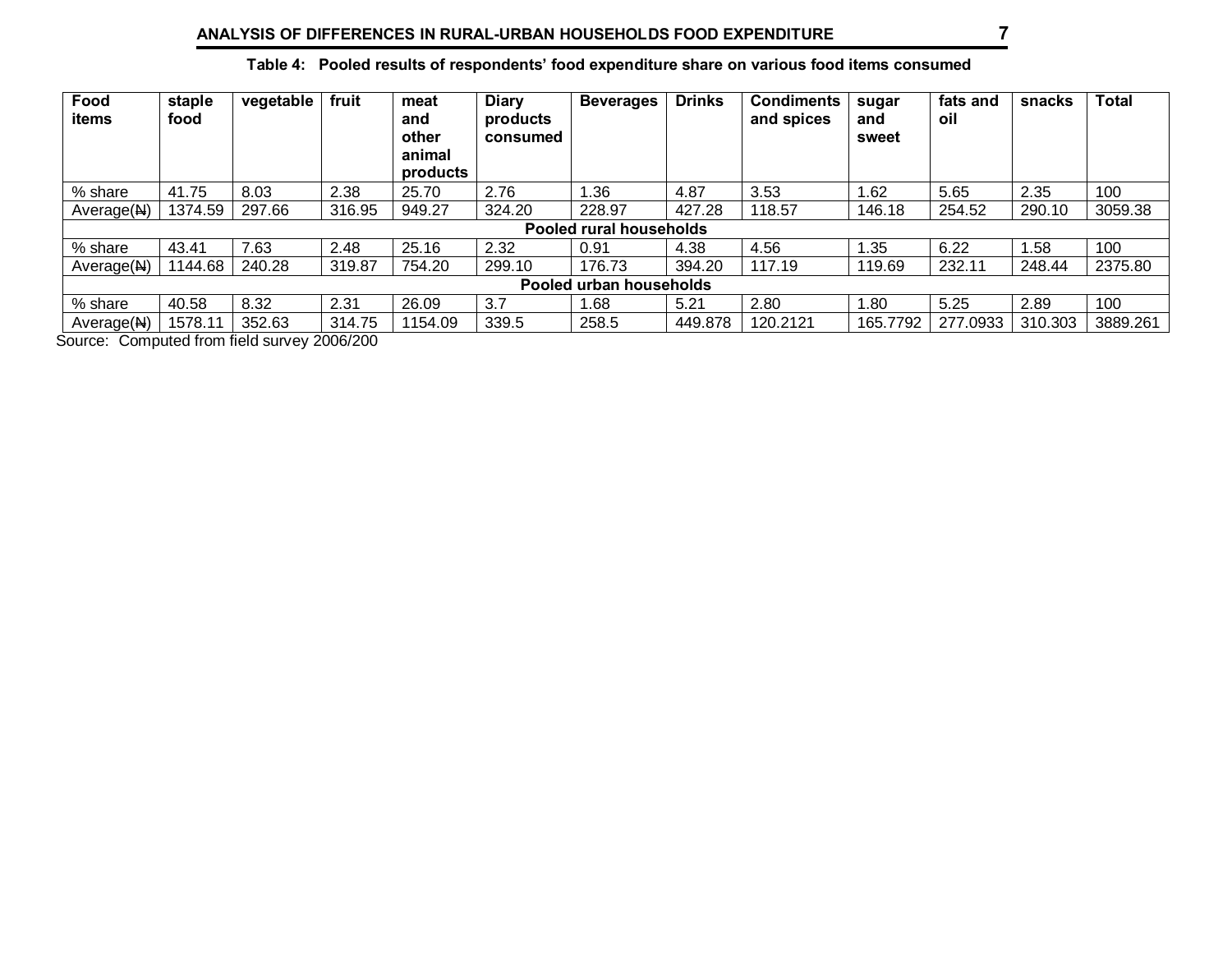### **8 OBAYELU ABIODUN ELIJAH, V. O. OKORUWA AND O. I. Y. AJANI**

## **CONCLUSION AND RECOMMENDATIONS**

The results of this study show that household food and non-food expenditure share vary across Kwara and Kogi as well as across rural and urban areas. Food expenditure share also depends on the socio-economic characteristics of the household heads. Households in both rural and urban areas of Kwara state spend more on food than their Kogi counterpart. The female- headed households spend more on food than the male-headed households and in line with expectation, increase in household size in the study areas led to an increase in householdsg food expenditure. This implies that, those with small-households sizes spend less on food to ensure that their household members meet up with adequate and nutritious food while those with large householdsgsizes spend more on food. Also observed in the study was the fact that household food expenditure did not increase proportionately with the per capita household income in the study area. The highest householdsg food expenditure also goes to the staple food with a wide margin compared to other food groups like the animal protein group and vegetables, all of which are required for a healthy living. There is the need for household member reduction through birth control, reduction in dependency ratio of distant family members so as to reduce expenses on food for other household non. food requirements like shelter and clothing. There is also the need for food subsidies to reduce the high cost of some food items which might have accounted for their lower consumption and proportion of expenditure devoted on such food items by most households in the study areas.

### **ACKNOWLEDGEMENT**

The authors gratefully acknowledges the funding support of African Economic Research Consortium (AERC) and International Development Research Center (IDRC)

### **REFERENCES**

Amaza P.S and J. K Olayemi., 1999. An investigation of production efficiency in food crop enterprise, Gombe state, Nigeria. Journal of Rural Economics and development, Vol. 13, No 2

- Central Bank of Nigeria (CBN) (1998): Annual Report and Statement of Account. Abuja, Nigeria
- CRED (Center for Research on Epidemiology of Disasters) (2005): EM\_DAT: The OFDA/CRED International Disaster Database; www.em-dat.net Université catholique de<br>Louvain . Brussels Belgium accessed June . Brussels . Belgium, accessed June 30, 2005. Sen A (998): The possibility of social choice. Nobel Lecture, December 8, 1998. Available at http://nobelprize.org/economics/laureates/1998/
- se n-lecture.pdf, accessed 14 June 2007
- Deaton, A. and J. Muellbauer, 1980. %An Almost Ideal Demand System+ The American Economic Review, Vol. 70, No. 3, pp 312-326.
- FIVIMS., 2002. Measurement and Assessment of Food Deprivation and Under nutrition. FAO, Rome.

Okoruwa V. O and E.F Adebayo., 2006. Household

- Food Demand Analysis in Adamawa State, Nigeria. Global Journal of Agricultural Sciences (GJAS), Vol. 5 No2, 2006: 109-115
- Olarinde L. O and F.A. Kuponiyi., 2005. Rural Livelihood and Food Consumption Patterns Among Households in Oyo State, Nigeria: Implications
- for Food Security and Poverty Eradication in a Deregulated Economy. Journal of Social
- Science, 11(2): 127-132 (2005)
- Olorunfemi, S. and Ajibefun ,I. A., 2007: Sample Selection Analysis of Household Food Consumption in Southwestern Nigeria. Pakistan Journal of Social Sciences 4 (1): 1-8, 2007.
- Smith, L. C., 2002. The use of household expenditure surveys for the assessment of food insecurity. Measurement and Assessment of Food Deprivation and under nutrition. Food and Agriculture Organisation, Rome.
- Yusuf, S. A., 2006. Social Capital and Household welfare in Kwara state Nigeria. A Research project submitted to F.S Idachaba Foundation for Research and scholarship Ibadan, 2006.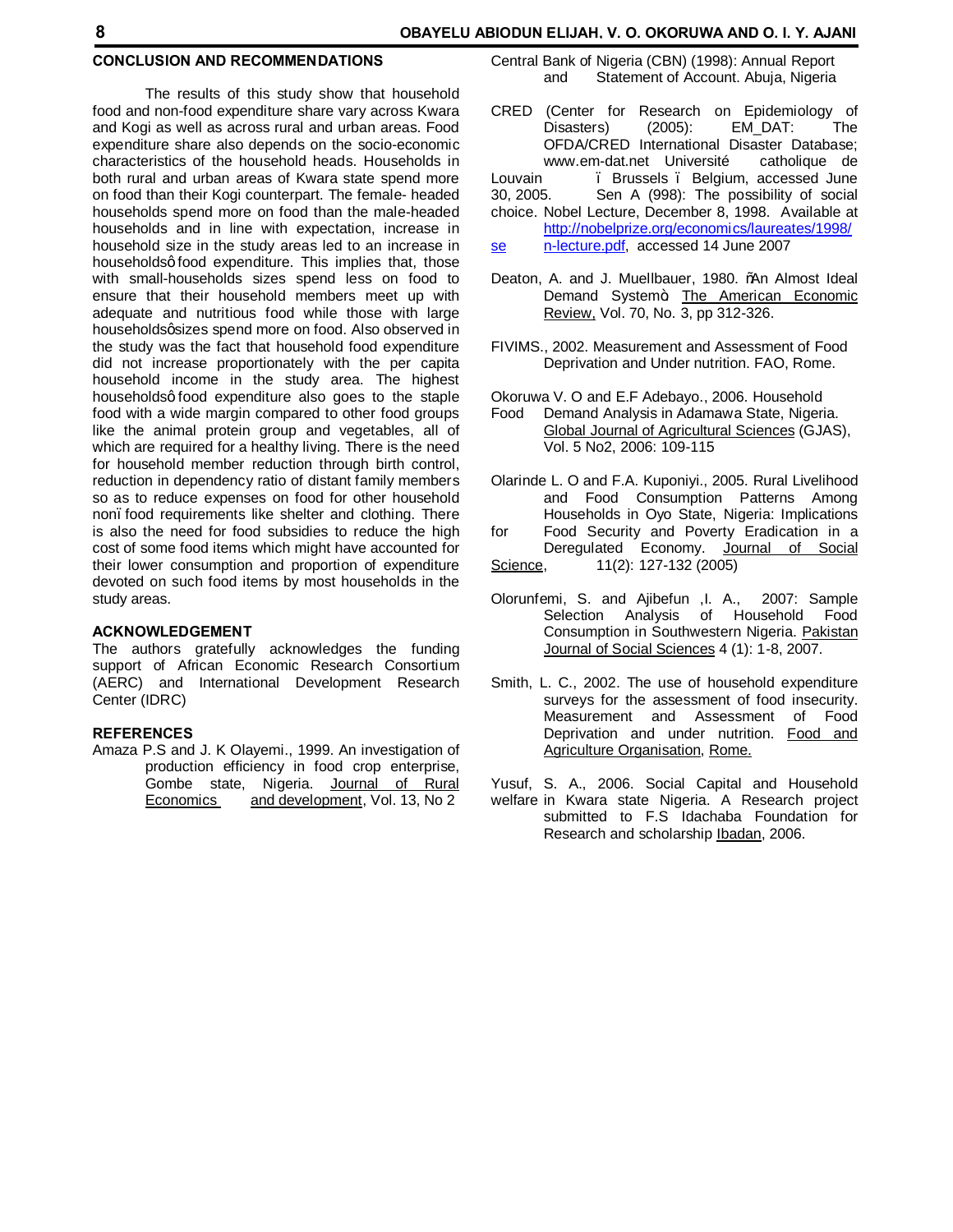**APPENDIX**



**Figure 1a: Percentage Food Expenditure Share of Households (Pooled)**

### **Average Weekly Food Expenditure (N) of Households (Pooled)**



Source: Table 3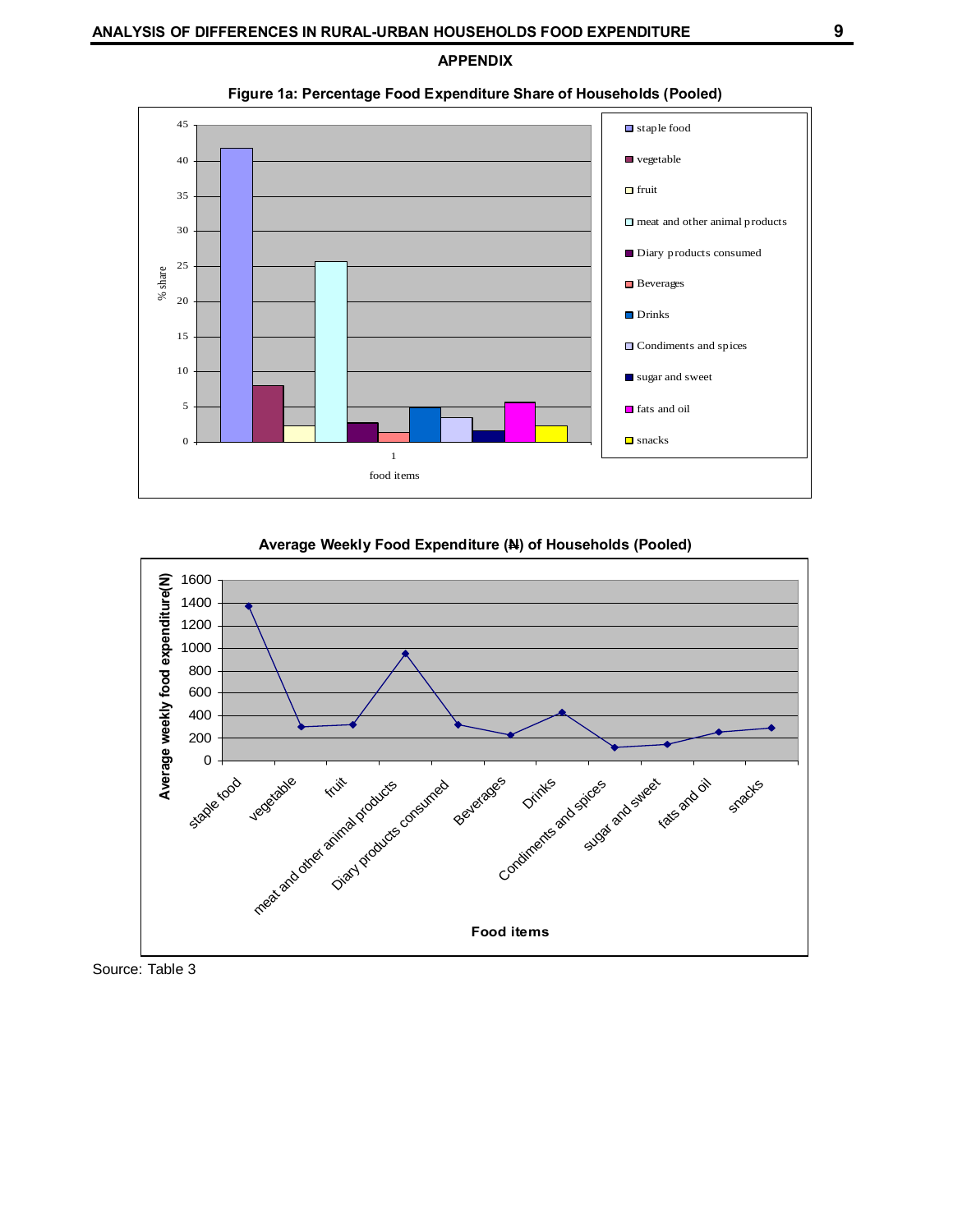

### **Figure 2a: Percentage Food Expenditure Share of Households in Kogi State**





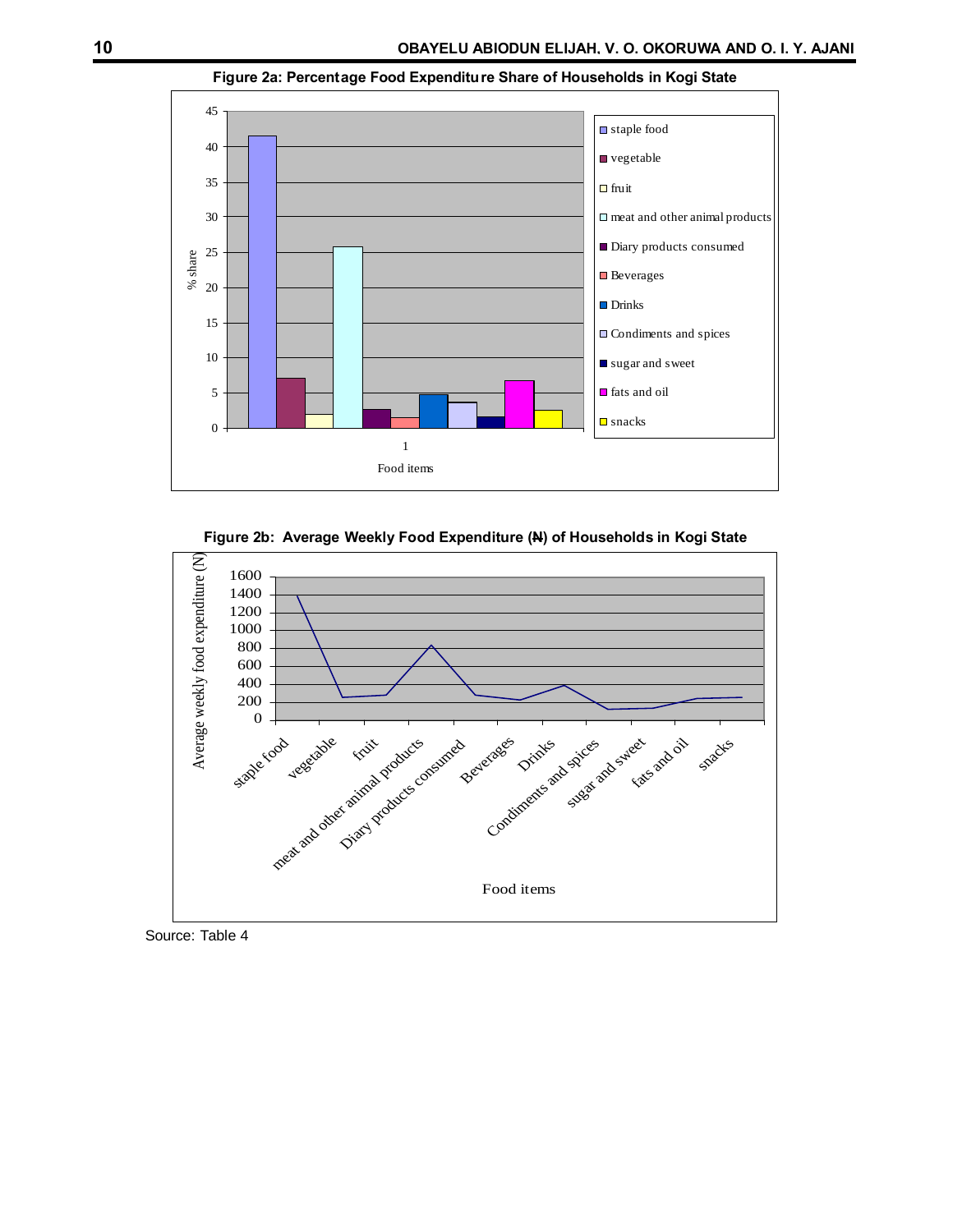

**Figure 3a: Percentage Food Expenditure Share of Households in Kwara State**





Source: Table 4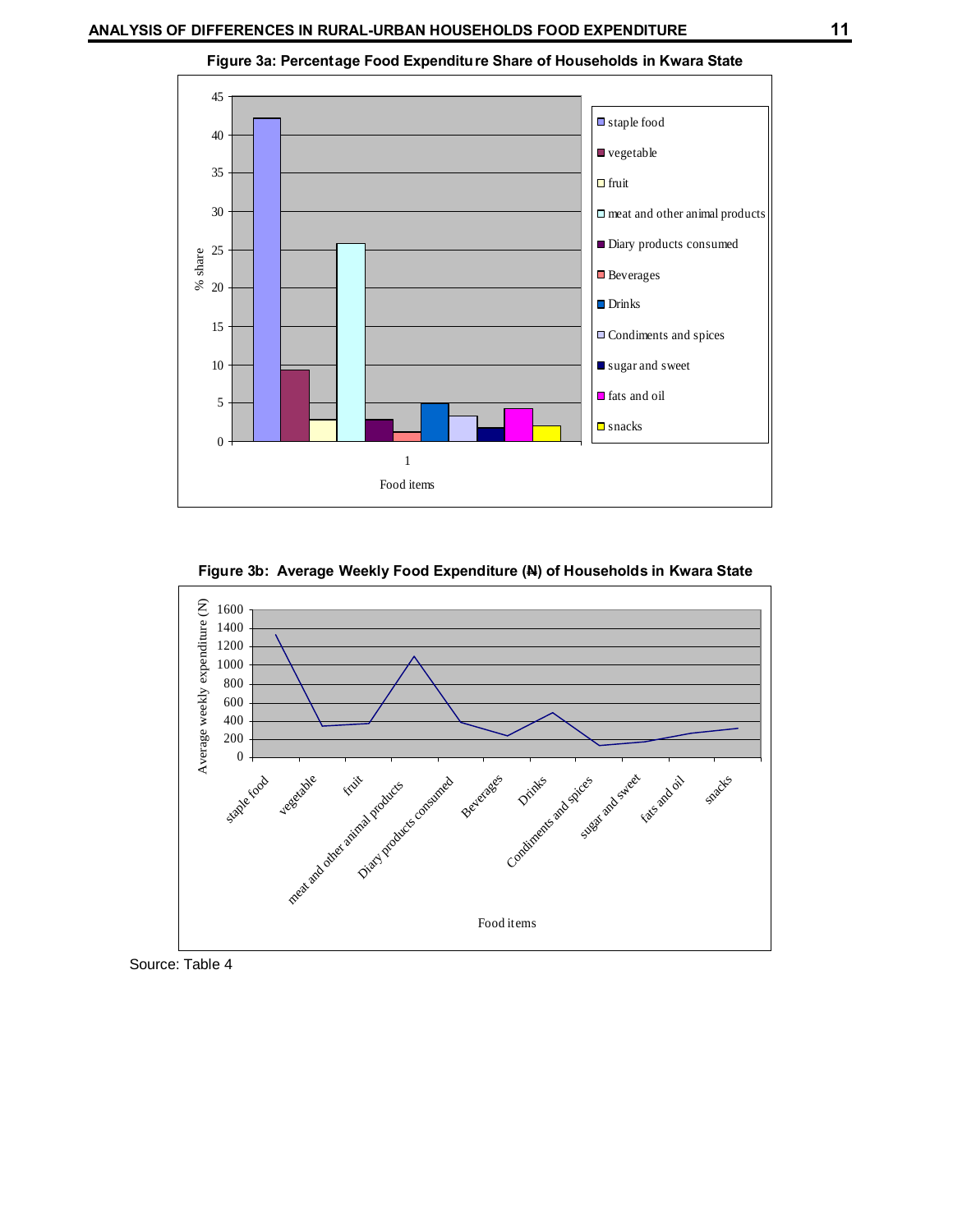

**Table 4a: Percentage Food Expenditure Share of Rural Households (Pooled)**

**Figure 4b: Average Weekly Food Expenditure (N) of Rural Households (Pooled)**



Source: table 3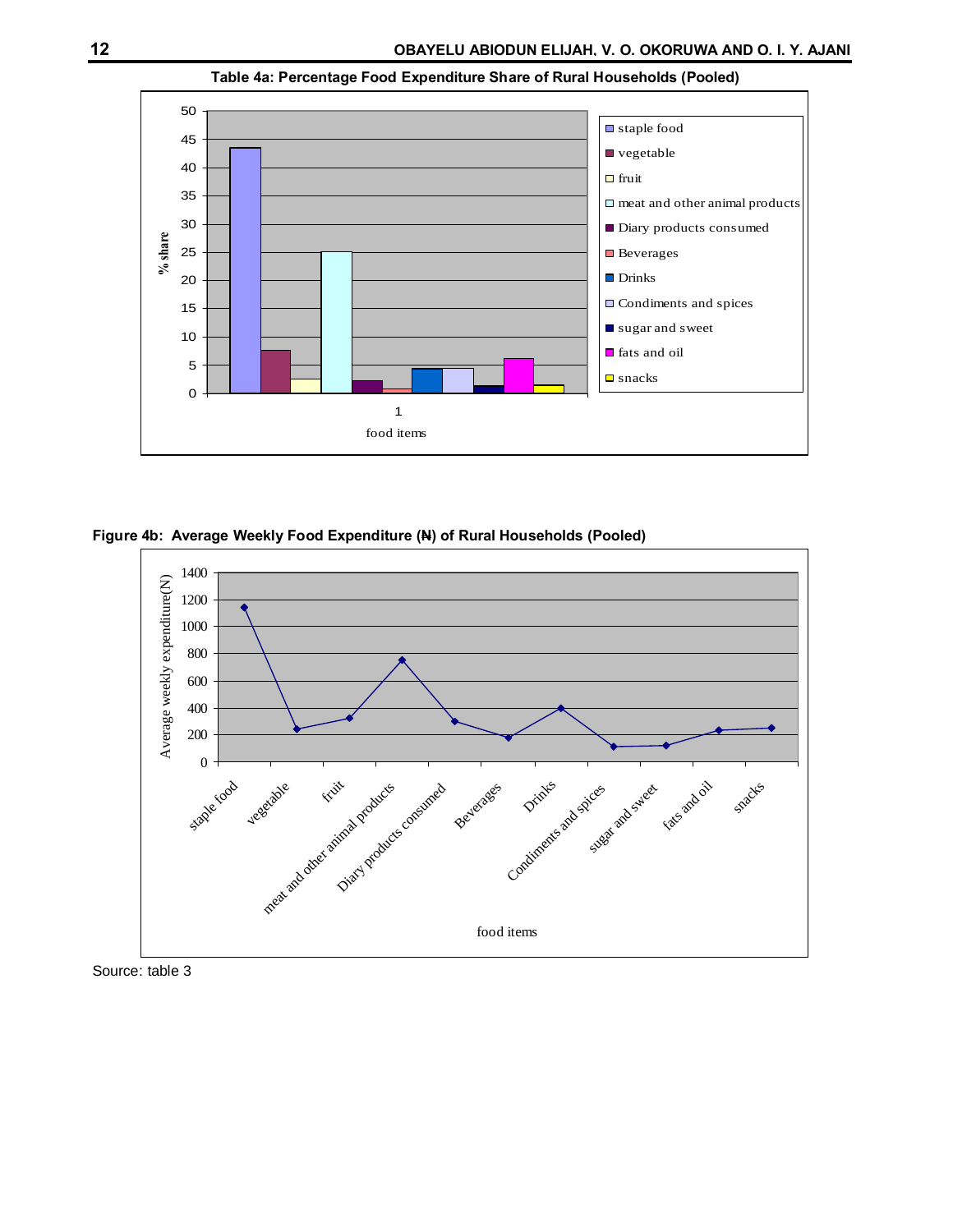

**Figure 5a: Percentage Food Expenditure Share of Rural Households in Kogi State**





Source: Table 4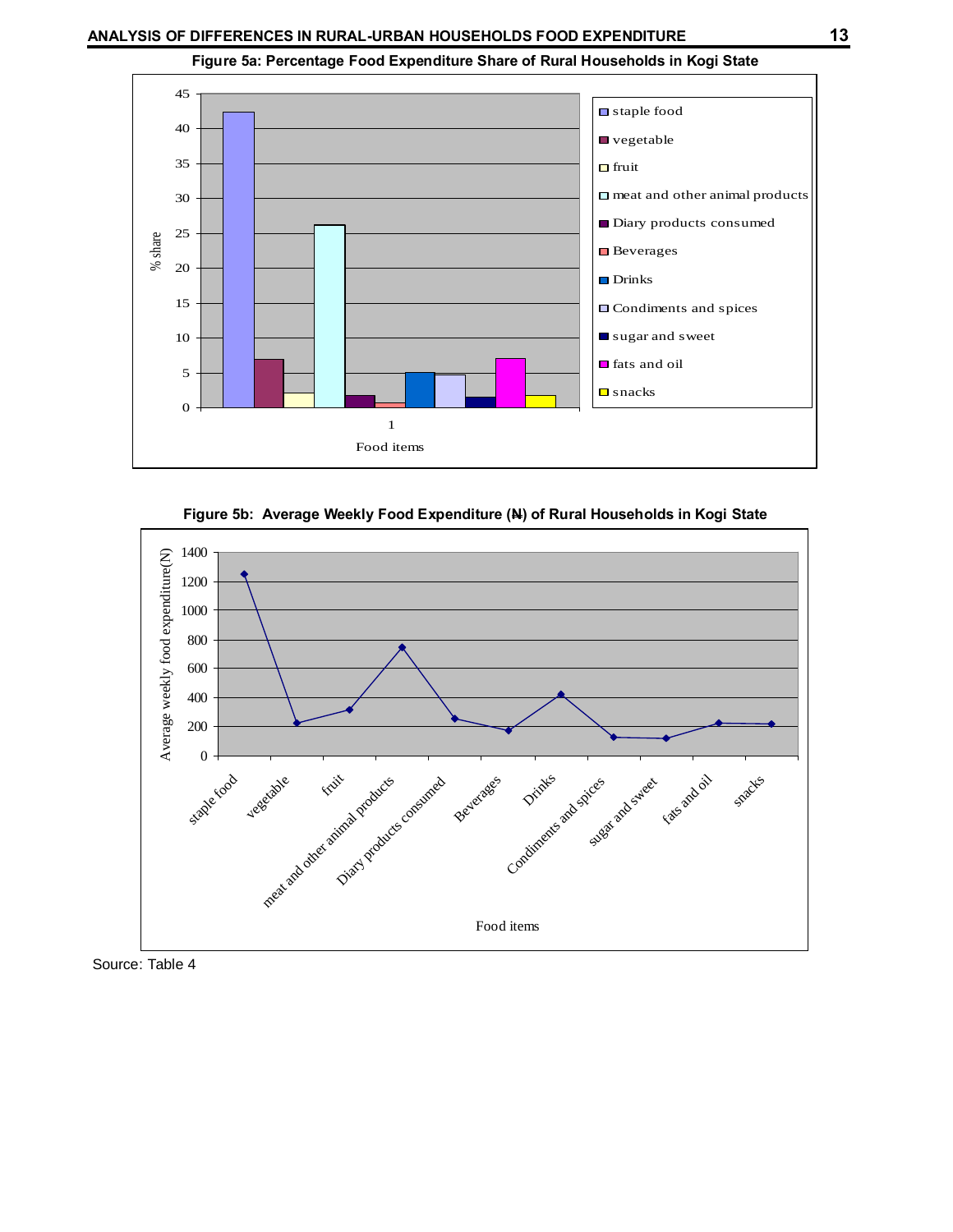

**Figure 6a: Percentage Food Expenditure Share of Rural Households in Kwara State**





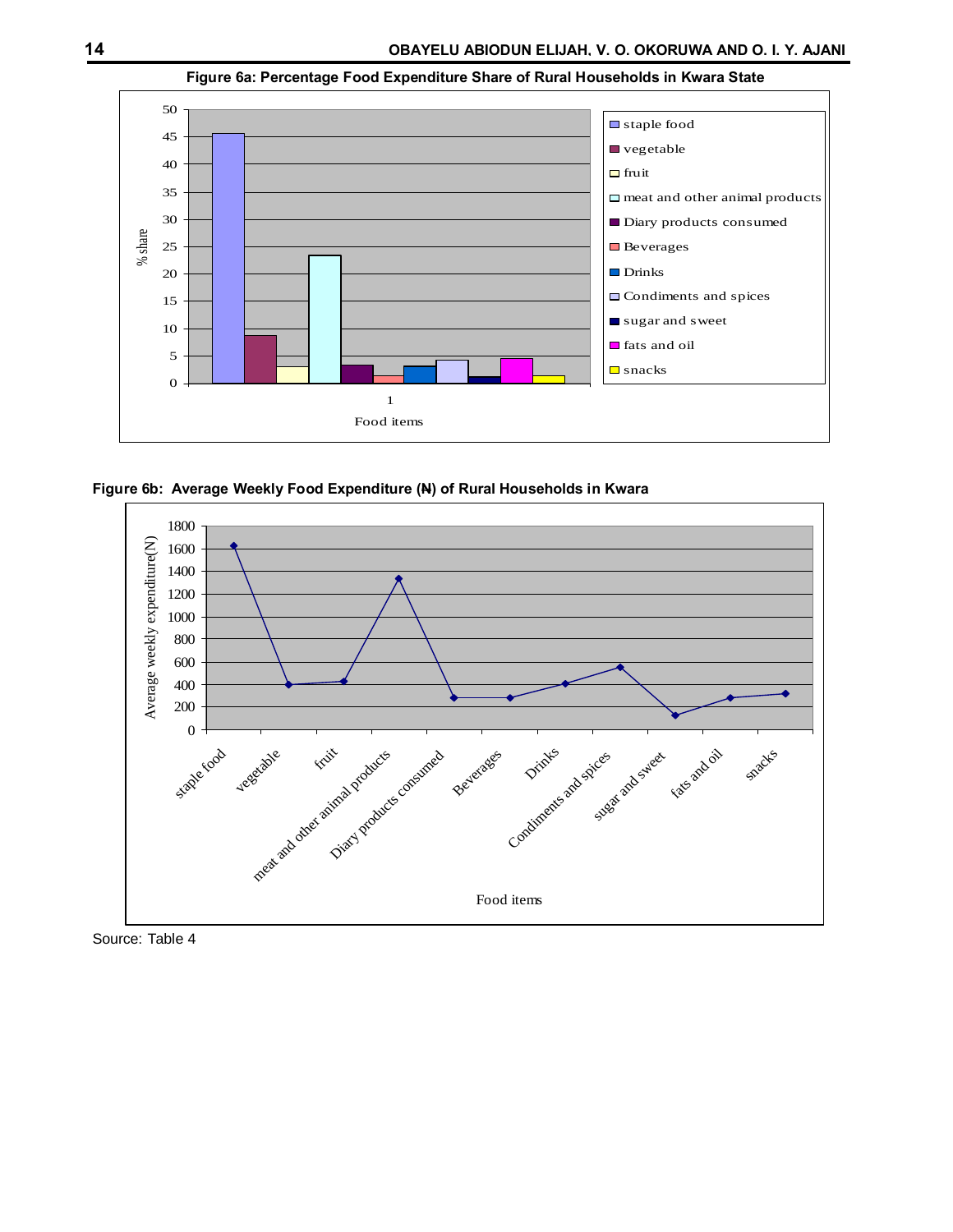

**Figure 7a: Percentage Food Expenditure Share of Urban Households (Pooled)**





Source: Table 3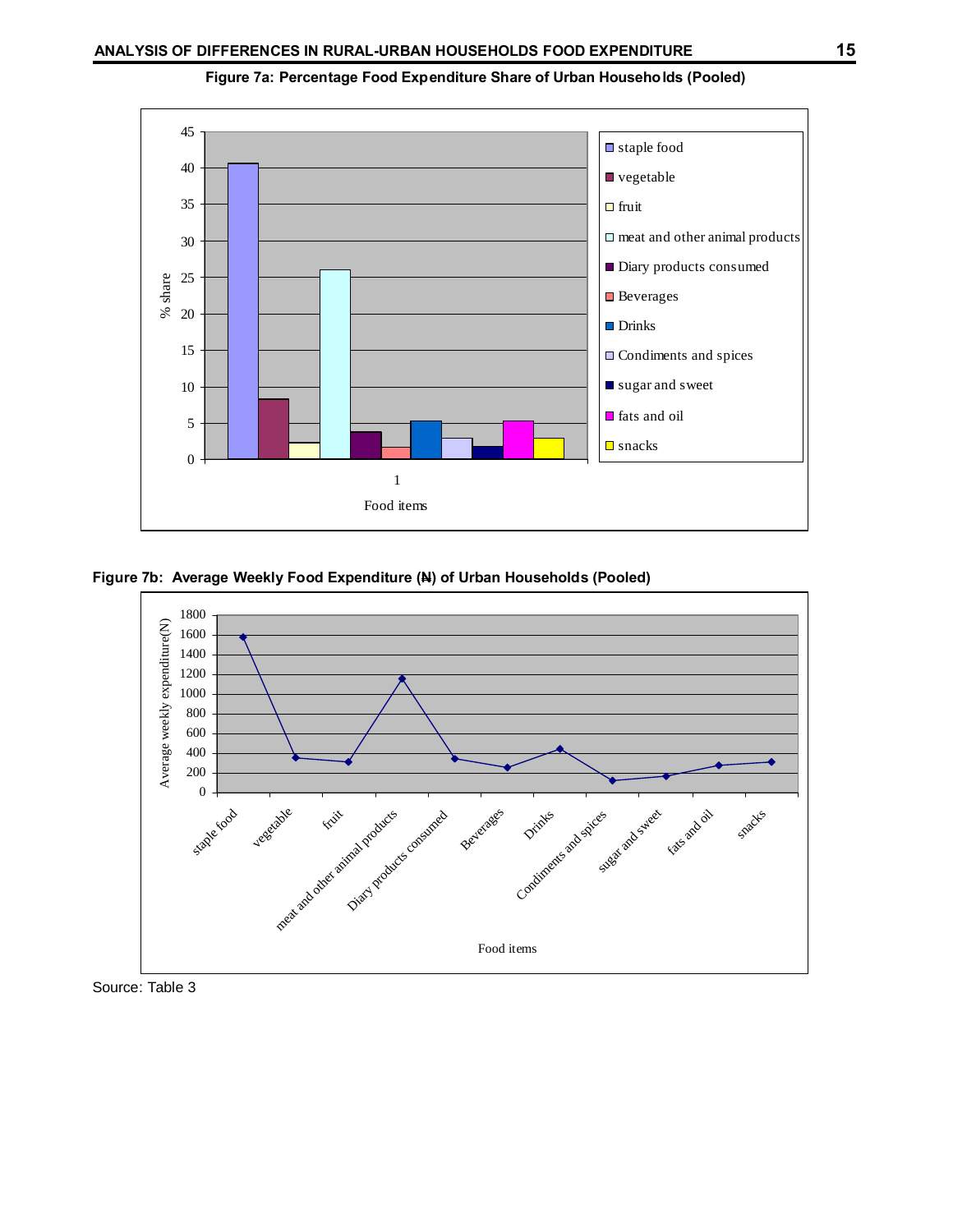

**Figure 8a: Percentage Food Expenditure Share of Urban Households in Kogi State**

**Figure 8b: Average Weekly Food Expenditure (N) of Urban Households in Kogi State**



Source: Table 4